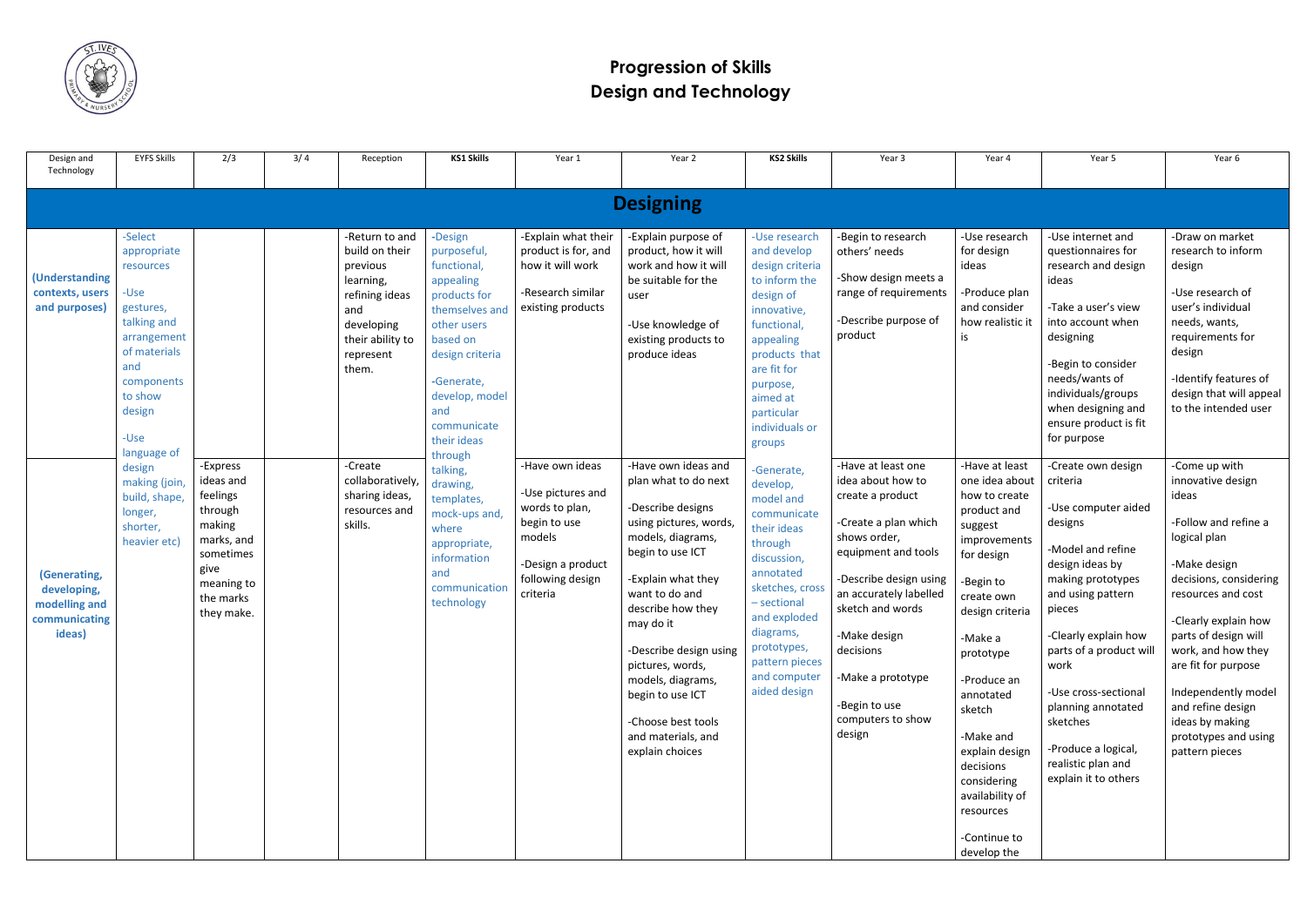|                                                       |                                                                                                                                                                                                                                                                                                                                              |                                                                                                                                                                                                                                                                                                        |                                                                                                                                                                                                                                                                                                                                                                       |                                                                                                                                                                                                                                                                                                                                                                                                                      |                                                                                                                                                                                                                                                                                                                                                              |                                                                                                                                                                                                                                                                                                                                                                                                                                         |                                                                                                                                                                                                                                                                                                                                                                                | use of<br>computers to<br>show design                                                                                                                                                                                                                        |                                                                                                                                                                                                                                                                                                                                                                                                                                                                                                                                                                                        |                                                                                                                                                                                                                                                                                                                                                                                                                                                                                                                                                                                                     |
|-------------------------------------------------------|----------------------------------------------------------------------------------------------------------------------------------------------------------------------------------------------------------------------------------------------------------------------------------------------------------------------------------------------|--------------------------------------------------------------------------------------------------------------------------------------------------------------------------------------------------------------------------------------------------------------------------------------------------------|-----------------------------------------------------------------------------------------------------------------------------------------------------------------------------------------------------------------------------------------------------------------------------------------------------------------------------------------------------------------------|----------------------------------------------------------------------------------------------------------------------------------------------------------------------------------------------------------------------------------------------------------------------------------------------------------------------------------------------------------------------------------------------------------------------|--------------------------------------------------------------------------------------------------------------------------------------------------------------------------------------------------------------------------------------------------------------------------------------------------------------------------------------------------------------|-----------------------------------------------------------------------------------------------------------------------------------------------------------------------------------------------------------------------------------------------------------------------------------------------------------------------------------------------------------------------------------------------------------------------------------------|--------------------------------------------------------------------------------------------------------------------------------------------------------------------------------------------------------------------------------------------------------------------------------------------------------------------------------------------------------------------------------|--------------------------------------------------------------------------------------------------------------------------------------------------------------------------------------------------------------------------------------------------------------|----------------------------------------------------------------------------------------------------------------------------------------------------------------------------------------------------------------------------------------------------------------------------------------------------------------------------------------------------------------------------------------------------------------------------------------------------------------------------------------------------------------------------------------------------------------------------------------|-----------------------------------------------------------------------------------------------------------------------------------------------------------------------------------------------------------------------------------------------------------------------------------------------------------------------------------------------------------------------------------------------------------------------------------------------------------------------------------------------------------------------------------------------------------------------------------------------------|
|                                                       |                                                                                                                                                                                                                                                                                                                                              |                                                                                                                                                                                                                                                                                                        |                                                                                                                                                                                                                                                                                                                                                                       |                                                                                                                                                                                                                                                                                                                                                                                                                      | <b>Making</b>                                                                                                                                                                                                                                                                                                                                                |                                                                                                                                                                                                                                                                                                                                                                                                                                         |                                                                                                                                                                                                                                                                                                                                                                                |                                                                                                                                                                                                                                                              |                                                                                                                                                                                                                                                                                                                                                                                                                                                                                                                                                                                        |                                                                                                                                                                                                                                                                                                                                                                                                                                                                                                                                                                                                     |
| (Planning)<br>(Practical skills<br>and<br>techniques) | -Construct<br>with<br>purpose,<br>using a<br>variety of<br>resources<br>-Use simple<br>tools and<br>techniques<br>-Build /<br>construct<br>with a wide<br>range of<br>objects<br>-Select tools<br>and<br>techniques<br>to shape,<br>assemble<br>and join<br>-Understand<br>that<br>different<br>media can<br>be combined<br>for a<br>purpose | -Create<br>closed<br>shapes with<br>continuous<br>lines, and<br>begin to use<br>these<br>shapes to<br>represent<br>objects.<br>-Make<br>imaginative<br>and<br>complex<br>'small<br>worlds' with<br>blocks and<br>construction<br>kits, such as<br>a city with<br>different<br>buildings<br>and a park. | -Select from<br>and use a<br>range of tools<br>and equipment<br>to perform<br>practical tasks<br>(for example,<br>cutting,<br>shaping, joining<br>and finishing)<br>-Select from<br>and use a wide<br>range of<br>materials and<br>components,<br>including<br>construction<br>materials,<br>textiles and<br>ingredients,<br>according to<br>their<br>characteristics | -Explain what they<br>want to make and<br>why<br>-Explain what I<br>need to do next<br>-Choose suitable<br>materials and<br>explain choices<br>-Select<br>tools/equipment<br>to cut, shape, join,<br>finish and explain<br>choices<br>-Measure, mark<br>out, cut and shape,<br>with support<br>-Try to use<br>finishing<br>techniques to<br>make a product<br>look good<br>-Work in a safe<br>and hygienic<br>manner | -Explain what they<br>want to make and<br>why it fits the purpose<br>-Make suggestions as<br>to what to do next<br>-Choose suitable<br>materials and explain<br>choices<br>-Join<br>materials/components<br>together in different<br>ways<br>-Describe which tools<br>are being used and<br>why<br>-Use finishing<br>techniques to make<br>product look good | -Select from<br>and use a<br>wider range of<br>tools and<br>equipment to<br>perform<br>practical tasks<br>(for example,<br>cutting,<br>shaping,<br>joining and<br>finishing)<br>accurately<br>-Select from<br>and use a<br>wider range of<br>materials and<br>components,<br>including<br>construction<br>materials,<br>textiles and<br>ingredients,<br>according to<br>their<br>functional<br>properties and<br>aesthetic<br>qualities | -Work through plan in<br>order<br>-Plan materials that<br>are fit for purpose<br>-Select suitable<br>tools/equipment,<br>explain choices; begin<br>to use them<br>accurately<br>-Begin to assemble,<br>join and combine<br>materials and<br>components with<br>some accuracy<br>-Begin to measure,<br>mark out, cut and<br>shape<br>materials/components<br>with some accuracy | -Plan materials<br>that are fit for<br>purpose;<br>explain choices<br>-Work through<br>plan in order<br>with accuracy<br>-Realise if a<br>product is<br>going to be<br>good quality<br>-Apply a range<br>of finishing<br>techniques<br>with some<br>accuracy | -Plan a list of suitable<br>tools, equipment,<br>materials needed,<br>considering<br>constraints<br>-Create follow and<br>adapt detailed step-<br>by-step plans<br>-Plan materials that<br>are fit for purpose,<br>explain choices,<br>considering<br>functionality<br>-Use selected tools<br>and equipment<br>precisely<br>- Accurately measure,<br>mark out, cut and<br>shape<br>materials/components<br>-Mainly accurately<br>assemble, join and<br>combine<br>-Use techniques that<br>involve a small<br>number of steps<br>-Begin to be<br>resourceful with<br>practical problems | -Plan materials that<br>are fit for purpose,<br>explain choices,<br>considering<br>functionality and<br>aesthetics<br>-Create, follow and<br>adapt detailed step-<br>by-step plans<br>-Explain how product<br>will appeal to<br>audience; make<br>changes to improve<br>quality<br>-Accurately measure,<br>mark out, cut and<br>shape materials/<br>components<br>-Accurately assemble,<br>join and combine<br>materials/components<br>-Accurately apply a<br>range of finishing<br>techniques<br>-Use techniques that<br>involve a number of<br>steps be resourceful<br>with practical<br>problems |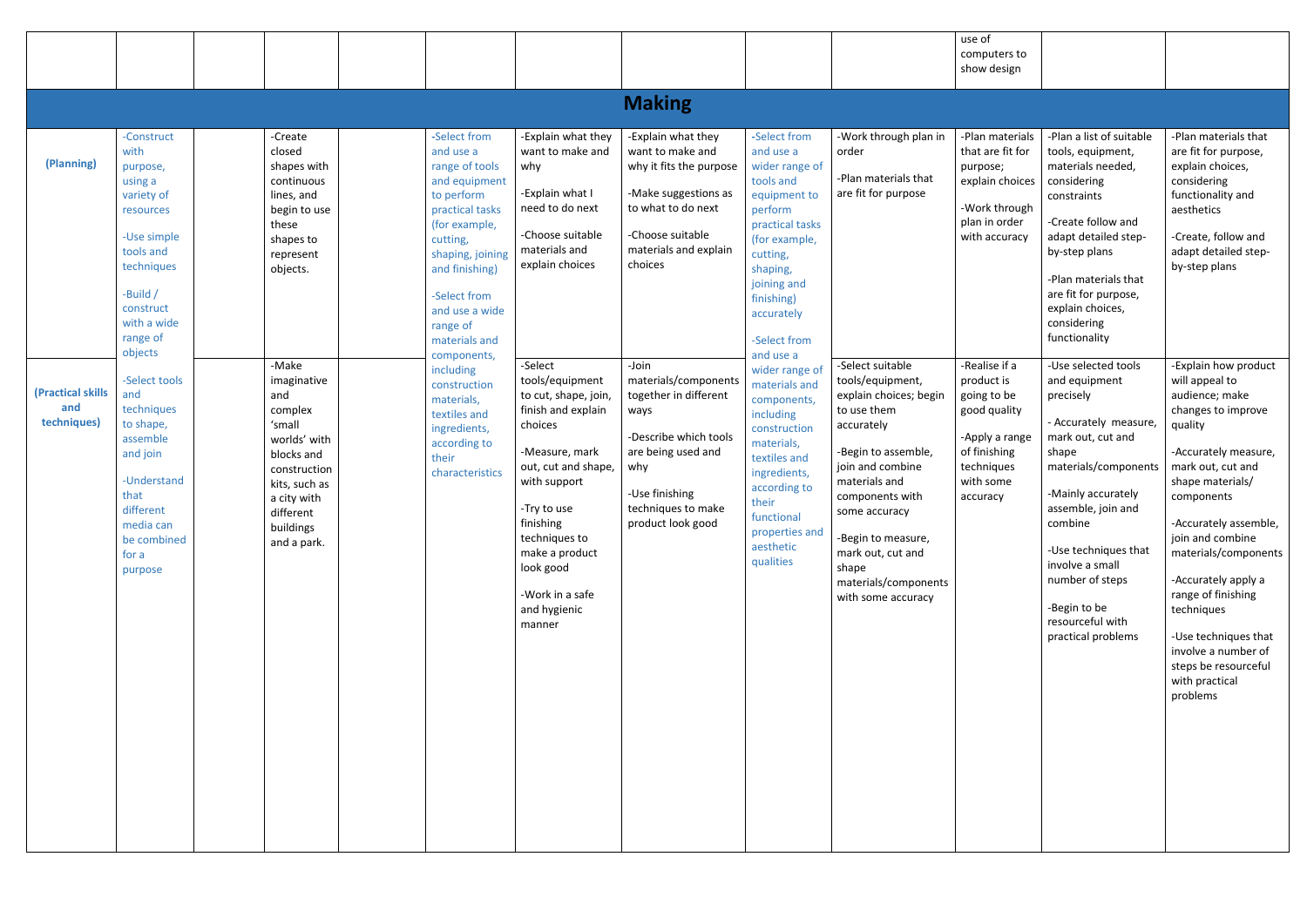|                             |                                                                                                                                                                                                                                                                                                         |                                                               |                                                                                                                                          |                                                                                                                                                                                                                  | <b>Evaluating</b>                                                                                                                                                                                       |                                                                                                                                                                                                                                                                                                                                                       |                                                                                                                                                                                                                                                                                  |                                                                                                                                                                                                                                                                     |                                                                                                                                                                                                                                                                                                                                                  |                                                                                                                                                                                                                                                                                                                                                                                                                                                               |
|-----------------------------|---------------------------------------------------------------------------------------------------------------------------------------------------------------------------------------------------------------------------------------------------------------------------------------------------------|---------------------------------------------------------------|------------------------------------------------------------------------------------------------------------------------------------------|------------------------------------------------------------------------------------------------------------------------------------------------------------------------------------------------------------------|---------------------------------------------------------------------------------------------------------------------------------------------------------------------------------------------------------|-------------------------------------------------------------------------------------------------------------------------------------------------------------------------------------------------------------------------------------------------------------------------------------------------------------------------------------------------------|----------------------------------------------------------------------------------------------------------------------------------------------------------------------------------------------------------------------------------------------------------------------------------|---------------------------------------------------------------------------------------------------------------------------------------------------------------------------------------------------------------------------------------------------------------------|--------------------------------------------------------------------------------------------------------------------------------------------------------------------------------------------------------------------------------------------------------------------------------------------------------------------------------------------------|---------------------------------------------------------------------------------------------------------------------------------------------------------------------------------------------------------------------------------------------------------------------------------------------------------------------------------------------------------------------------------------------------------------------------------------------------------------|
| (Own ideas and<br>products) | -Adapt work<br>if necessary<br>-Dismantle,<br>examine,<br>talk about<br>existing<br>objects /<br>structures<br>-Consider<br>and manage<br>some risks<br>-Talk about<br>how things<br>work<br>-Look at<br>similarities<br>and<br>differences<br>between<br>existing<br>objects /<br>materials /<br>tools | -Make<br>simple<br>models<br>which<br>express<br>their ideas. | -Explore and<br>evaluate a<br>range of<br>existing<br>products<br>-Evaluate their<br>ideas and<br>products<br>against design<br>criteria | -Talk about own<br>work, linking it to<br>what was originally<br>asked<br>-Begin to talk<br>about what could<br>make their own<br>ideas better                                                                   | -Describe what went<br>well, thinking about<br>design criteria<br>-Talk about what they<br>would do differently if<br>they were to do it<br>again and why                                               | -Investigate<br>and analyse a<br>range of<br>existing<br>products<br>-Evaluate their<br>ideas and<br>products<br>against their<br>own design<br>criteria and<br>consider the<br>views of<br>others to<br>improve their<br>work<br>-Understand<br>how key<br>events<br>individuals in<br>design and<br>technology<br>have helped<br>shape the<br>world | -Use criteria to<br>evaluate finished<br>product<br>-Look at design<br>criteria while<br>designing and making<br>-Say what would be<br>changed to make<br>product better                                                                                                         | -Refer to<br>design criteria<br>while<br>designing and<br>making<br>-Use criteria to<br>evaluate<br>products<br>-Begin to<br>explain how<br>own original<br>design could<br>be improved                                                                             | -Evaluate quality of<br>design while designing<br>and making<br>-Evaluate ideas and<br>finished product<br>against specification,<br>considering purpose<br>and appearance<br>-Test and evaluate<br>final product                                                                                                                                | -Evaluate quality of<br>design while designing<br>and making; is it fit for<br>purpose?<br>-Keep checking design<br>is best it can be<br>-Evaluate ideas and<br>finished product<br>against specification,<br>stating if it's fit for<br>purpose<br>-Test and evaluate<br>final product; explain<br>what would improve it<br>and the effect<br>different resources<br>may have had<br>-consider the impact<br>of products beyond<br>their intended<br>purpose |
| (Existing<br>products)      | -Describe<br>textures<br>-Show an<br>interest in<br>technological<br>toys                                                                                                                                                                                                                               |                                                               |                                                                                                                                          | -Talk about<br>existing products<br>considering: use,<br>materials, how<br>they work,<br>audience, where<br>they might be used<br>-Talk about<br>existing products<br>and what is good<br>and what isn't<br>good | -Talk about existing<br>products considering:<br>use, materials, how<br>they work, audience,<br>where they might be<br>used; express<br>personal opinion<br>-Evaluate how good<br>existing products are |                                                                                                                                                                                                                                                                                                                                                       | -Begin to evaluate<br>existing products,<br>considering: how well<br>they have been made,<br>materials, whether<br>they work, how they<br>have been made, fit<br>for purpose<br>-Begin to understand<br>by whom, when and<br>where products are<br>designed<br>-Learn about some | -Evaluate<br>existing<br>products,<br>considering:<br>how well<br>they've been<br>made,<br>materials,<br>whether they<br>work, how<br>they have<br>been made, fit<br>for purpose<br>-Research<br>whether<br>products can<br>be recycled or<br>reused<br>-Know about | -Evaluate and discuss<br>existing products,<br>considering: how well<br>they've been made,<br>materials, whether<br>they work, how they<br>have been made, fit<br>for purpose<br>-Begin to evaluate<br>how much products<br>cost to make and how<br>innovative they are<br>-Research how<br>sustainable materials<br>are<br>-Talk about some key | -Do thorough<br>evaluations of existing<br>products considering:<br>how well they've been<br>made, materials,<br>whether they work,<br>how they've been<br>made, fit for purpose<br>-Evaluate how much<br>products cost to make<br>and how innovative<br>they are<br>-Discuss some key                                                                                                                                                                        |
|                             |                                                                                                                                                                                                                                                                                                         |                                                               |                                                                                                                                          |                                                                                                                                                                                                                  |                                                                                                                                                                                                         |                                                                                                                                                                                                                                                                                                                                                       | inventors/ designers<br>/engineers/chefs/<br>manufacturers of                                                                                                                                                                                                                    | some<br>inventors/<br>designers/                                                                                                                                                                                                                                    | inventors/designers/<br>engineers/<br>chefs/manufacturers                                                                                                                                                                                                                                                                                        | inventors/designers/<br>engineers/<br>chefs/manufacturers                                                                                                                                                                                                                                                                                                                                                                                                     |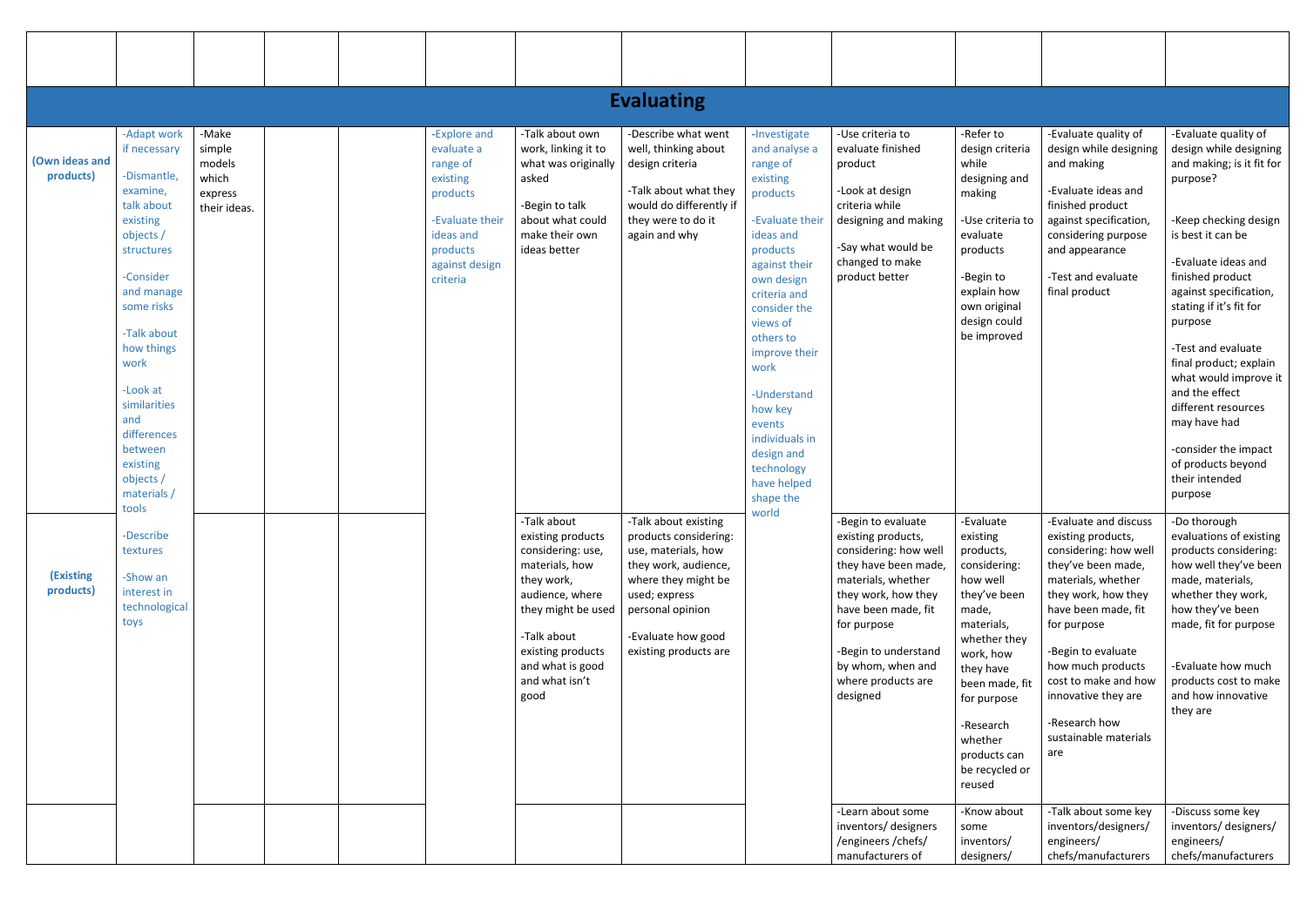| (Key events<br>and<br>individuals) |  |                                                                                                                                                                                                                                                                        |                                                                                                                                                                                                                                                                                                                                    |                                                                                                                                                                                                                              |                                                                                                                                                                         |                                                                                                                                                                                            |                                                                                                                                                                                                                                                                                                                                                                               | ground-breaking<br>products                                                                                                           | engineers/<br>chefs/<br>manufacturers<br>of ground $-$<br>breaking<br>products                                                                                                                        | of ground-breaking<br>products                                                                                                                                                                                                                                                                                     | of ground-breaking<br>products                                                                                                                                                                                     |  |  |
|------------------------------------|--|------------------------------------------------------------------------------------------------------------------------------------------------------------------------------------------------------------------------------------------------------------------------|------------------------------------------------------------------------------------------------------------------------------------------------------------------------------------------------------------------------------------------------------------------------------------------------------------------------------------|------------------------------------------------------------------------------------------------------------------------------------------------------------------------------------------------------------------------------|-------------------------------------------------------------------------------------------------------------------------------------------------------------------------|--------------------------------------------------------------------------------------------------------------------------------------------------------------------------------------------|-------------------------------------------------------------------------------------------------------------------------------------------------------------------------------------------------------------------------------------------------------------------------------------------------------------------------------------------------------------------------------|---------------------------------------------------------------------------------------------------------------------------------------|-------------------------------------------------------------------------------------------------------------------------------------------------------------------------------------------------------|--------------------------------------------------------------------------------------------------------------------------------------------------------------------------------------------------------------------------------------------------------------------------------------------------------------------|--------------------------------------------------------------------------------------------------------------------------------------------------------------------------------------------------------------------|--|--|
| <b>Technical Knowledge</b>         |  |                                                                                                                                                                                                                                                                        |                                                                                                                                                                                                                                                                                                                                    |                                                                                                                                                                                                                              |                                                                                                                                                                         |                                                                                                                                                                                            |                                                                                                                                                                                                                                                                                                                                                                               |                                                                                                                                       |                                                                                                                                                                                                       |                                                                                                                                                                                                                                                                                                                    |                                                                                                                                                                                                                    |  |  |
| (Materials/<br>structures)         |  | -Explore<br>different<br>materials,<br>using all<br>their senses<br>to<br>investigate<br>them.<br>Manipulate<br>and play<br>with<br>different<br>materials.<br>-Use their<br>imagination<br>as they<br>consider<br>what they<br>can do with<br>different<br>materials. | -Explore<br>different<br>materials<br>freely, in<br>order to<br>develop<br>their ideas<br>about how<br>to use them<br>and what to<br>make.<br>-Develop<br>their own<br>ideas and<br>then decide<br>which<br>materials to<br>use to<br>express<br>them.<br>-Join<br>different<br>materials<br>and explore<br>different<br>textures. | -Build<br>structures,<br>exploring how<br>they can be<br>made stronger<br>stiffer and<br>more stable<br>-Explore and<br>use<br>mechanisms<br>(for example,<br>levers, sliders,<br>wheels and<br>axles), in their<br>products | -Begin to measure<br>and join materials,<br>with some support<br>-Describe<br>differences in<br>materials<br>-Suggest ways to<br>make<br>materials/products<br>stronger | -Measure materials<br>-Describe some<br>different<br>characteristics of<br>materials<br>-Join materials in<br>different ways<br>-Use joining, rolling or<br>folding to make it<br>stronger | -Apply their<br>understanding<br>of how to<br>strengthen,<br>stiffen and<br>reinforce<br>more complex<br>structures<br>-Understand<br>and use<br>mechanical<br>systems in<br>their products<br>(for example,<br>gears, pulleys,<br>cams, levers<br>and linkages)<br>(Understand<br>and use<br>electrical<br>systems in<br>their products<br>(for example,<br>series circuits) | -Use appropriate<br>materials<br>-Work accurately to<br>make cuts and holes<br>-Join materials<br>-Begin to make strong<br>structures | -Measure<br>carefully to<br>avoid mistakes<br>-Attempt to<br>make product<br>strong<br>-Continue<br>working on<br>product even if<br>original didn't<br>work<br>-Make a<br>strong, stiff<br>structure | -Select materials<br>carefully, considering<br>intended use of<br>product and<br>appearance<br>-Explain how product<br>meets design criteria<br>-Measure accurately<br>enough to ensure<br>precision<br>-Ensure product is<br>strong and fit for<br>purpose<br>-Begin to reinforce<br>and strengthen a 3D<br>frame | -Select materials<br>carefully, considering<br>intended use of the<br>product, the<br>aesthetics and<br>functionality.<br>-Explain how product<br>meets design criteria<br>*Reinforce and<br>strengthen a 3D frame |  |  |
| (Electrical<br>systems)            |  |                                                                                                                                                                                                                                                                        |                                                                                                                                                                                                                                                                                                                                    |                                                                                                                                                                                                                              |                                                                                                                                                                         |                                                                                                                                                                                            |                                                                                                                                                                                                                                                                                                                                                                               | -Use simple circuit in<br>product<br>-Learn about how to<br>program a computer<br>to control product.                                 | -Use number<br>of components<br>in circuit<br>-Program a<br>computer to<br>control<br>product                                                                                                         | -Incorporate switch<br>into product<br>-Confidently use<br>number of<br>components in circuit<br>-Begin to be able to<br>program a computer<br>to monitor changes in<br>environment and<br>control product                                                                                                         | -Use different types of<br>circuit in product<br>-Think of ways in<br>which adding a circuit<br>would improve<br>product<br>-Program a computer<br>to monitor changes in<br>environment and<br>control product     |  |  |
| (Mechanisms)                       |  |                                                                                                                                                                                                                                                                        |                                                                                                                                                                                                                                                                                                                                    |                                                                                                                                                                                                                              | -Begin to use<br>levers and slides                                                                                                                                      | -Use levers and slides<br>-Begin to understand<br>how to use wheels<br>and axles                                                                                                           |                                                                                                                                                                                                                                                                                                                                                                               | -Select appropriate<br>tools / techniques                                                                                             | -Select most<br>appropriate<br>tools/<br>techniques                                                                                                                                                   | -Refine product after<br>testing                                                                                                                                                                                                                                                                                   | -Refine product after<br>testing, considering<br>aesthetics,                                                                                                                                                       |  |  |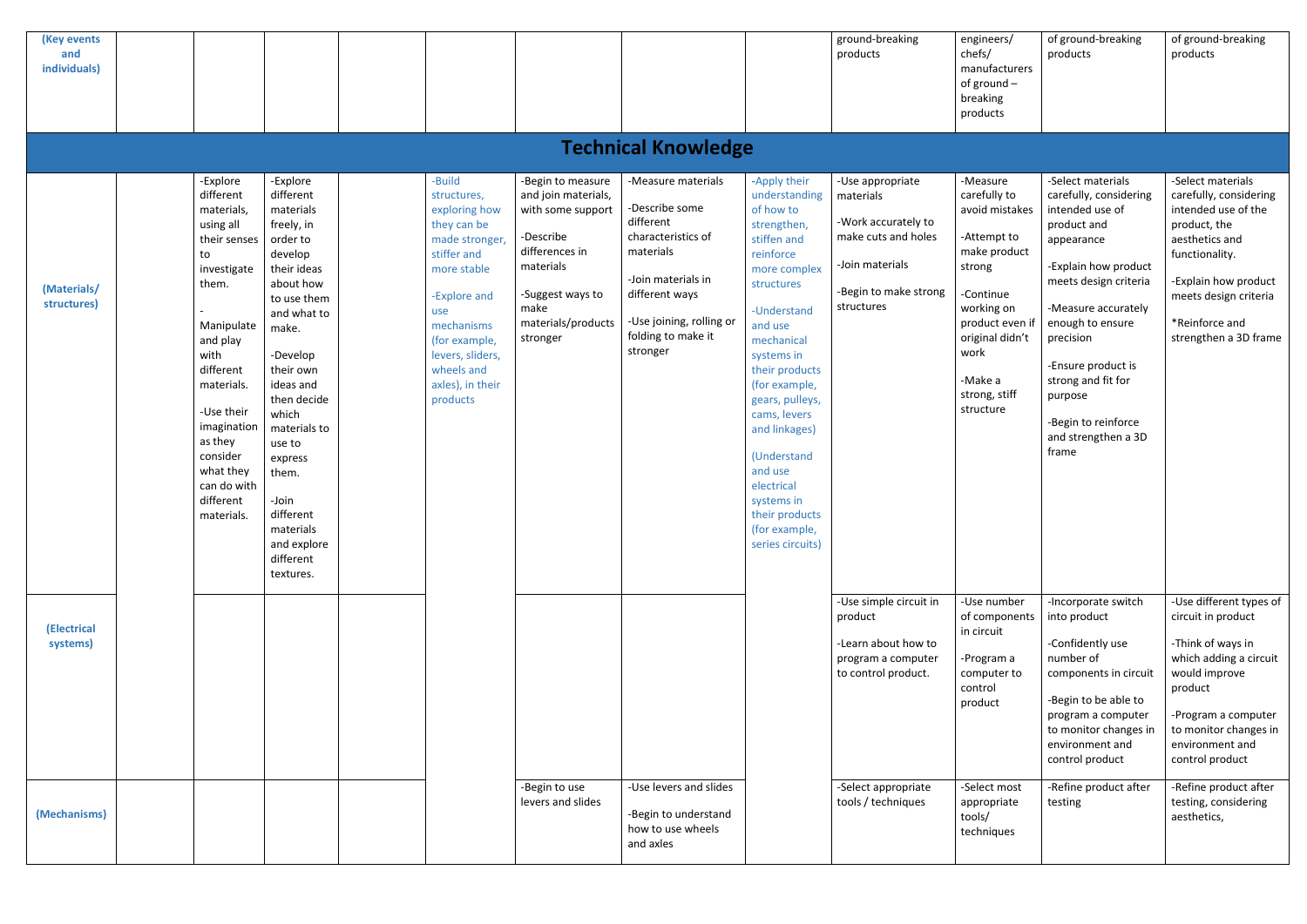|                                                                                  |                                                                                                                                                                                                                                                    |  |                                                                                                                                 |                                                                                                                                                                                                                                                                                          |                                                                                                                                                                                                                                                                                                                                                                                                              |                                                                                                                                                                                                                                                                                                                                                       | -Alter product after<br>checking, to make it<br>better<br>-Begin to try<br>new/different ideas<br>-Use simple lever and<br>linkages to create<br>movement                                                                                                                                                                                                                                                                               | -Explain<br>alterations<br>product aft<br>checking it<br>-Grow in<br>confidence<br>about tryin<br>new / diffe<br>ideas.<br>-Use levers<br>and linkage<br>create<br>movement<br>-Use<br>pneumatics<br>create<br>movement                                                                                                                            |
|----------------------------------------------------------------------------------|----------------------------------------------------------------------------------------------------------------------------------------------------------------------------------------------------------------------------------------------------|--|---------------------------------------------------------------------------------------------------------------------------------|------------------------------------------------------------------------------------------------------------------------------------------------------------------------------------------------------------------------------------------------------------------------------------------|--------------------------------------------------------------------------------------------------------------------------------------------------------------------------------------------------------------------------------------------------------------------------------------------------------------------------------------------------------------------------------------------------------------|-------------------------------------------------------------------------------------------------------------------------------------------------------------------------------------------------------------------------------------------------------------------------------------------------------------------------------------------------------|-----------------------------------------------------------------------------------------------------------------------------------------------------------------------------------------------------------------------------------------------------------------------------------------------------------------------------------------------------------------------------------------------------------------------------------------|----------------------------------------------------------------------------------------------------------------------------------------------------------------------------------------------------------------------------------------------------------------------------------------------------------------------------------------------------|
|                                                                                  |                                                                                                                                                                                                                                                    |  |                                                                                                                                 |                                                                                                                                                                                                                                                                                          | <b>Cooking and Nutrition</b>                                                                                                                                                                                                                                                                                                                                                                                 |                                                                                                                                                                                                                                                                                                                                                       |                                                                                                                                                                                                                                                                                                                                                                                                                                         |                                                                                                                                                                                                                                                                                                                                                    |
| (Where food<br>comes from)<br>(Food<br>preparation,<br>cooking and<br>nutrition) | -Begin to<br>understand<br>some food<br>preparation<br>tools,<br>techniques<br>and<br>processes<br>-Practise<br>stirring,<br>mixing,<br>pouring,<br>blending<br>-Begin to<br>understand<br>that eating<br>well<br>contributes<br>to good<br>health |  | -Use the basic<br>principles of a<br>healthy and<br>varied diet to<br>prepare dishes<br>-Understand<br>where food<br>comes from | -Describe textures<br>-Wash hands &<br>clean surfaces<br>-Think of<br>interesting ways to<br>decorate food<br>-Say where some<br>foods come from,<br>(i.e. plant or<br>animal)<br>-Discuss how fruit<br>and vegetables are<br>healthy<br>-Cut, peel and<br>grate safely, with<br>support | -Explain hygiene and<br>keep a hygienic<br>kitchen<br>-Describe properties<br>of ingredients and<br>importance of varied<br>diet<br>-Say where food<br>comes from (animal,<br>underground etc.)<br>-Describe how food is<br>farmed, home-grown,<br>caught<br>-Draw eat well plate;<br>explain there are<br>groups of food<br>-Describe "five a day"<br>-Cut, peel and grate<br>with increasing<br>confidence | -Understand<br>and apply the<br>principles of a<br>healthy and<br>varied diet<br>-Prepare and<br>cook a variety<br>of<br>predominantly<br>savoury dishes<br>using a range<br>of cooking<br>techniques<br>-Understand<br>seasonality,<br>and know<br>where and<br>how a variety<br>of ingredients<br>are grown,<br>reared, caught<br>and<br>processed. | -Carefully select<br>ingredients<br>-Use equipment safely<br>-Make product look<br>attractive<br>-Think about how to<br>grow plants to use in<br>cooking<br>-Begin to understand<br>food comes from UK<br>and wider world<br>-Describe how healthy<br>diet= variety/balance<br>of food/drinks<br>-Explain how food and<br>drink are needed for<br>active/healthy bodies.<br>-Prepare and cook<br>some dishes safely<br>and hygienically | -Explain ho<br>to be<br>safe/hygier<br>-Think abor<br>presenting<br>product in<br>interesting<br>attractive<br>ways<br>-Understan<br>ingredients<br>can be fres<br>pre-cooked<br>processed<br>-Begin to<br>understand<br>about food<br>being grow<br>reared or<br>caught in tl<br>UK or wide<br>world<br>-Describe e<br>well plate a<br>how a heal |

| -Explain<br>alterations to<br>product after<br>checking it<br>-Grow in<br>confidence<br>about trying<br>new / different<br>ideas.<br>-Use levers<br>and linkages to<br>create<br>movement<br>-Use<br>pneumatics to<br>create<br>movement | -Grow in confidence<br>about trying new /<br>different ideas<br>-Begin to use cams,<br>pulleys or gears to<br>create movement | functionality and<br>purpose<br>-Incorporate<br>hydraulics and<br>pneumatics<br>-Be confident to try<br>new / different ideas<br>-Use cams, pulleys and<br>gears to create<br>movement |
|------------------------------------------------------------------------------------------------------------------------------------------------------------------------------------------------------------------------------------------|-------------------------------------------------------------------------------------------------------------------------------|----------------------------------------------------------------------------------------------------------------------------------------------------------------------------------------|
|                                                                                                                                                                                                                                          |                                                                                                                               |                                                                                                                                                                                        |
| -Explain how                                                                                                                                                                                                                             | -Explain how to be                                                                                                            | -Understand a recipe                                                                                                                                                                   |
| to be<br>safe/hygienic                                                                                                                                                                                                                   | safe / hygienic and<br>follow own guidelines                                                                                  | can be adapted by<br>adding / substituting<br>ingredients                                                                                                                              |
| -Think about<br>presenting<br>product in<br>interesting/                                                                                                                                                                                 | -Present product well<br>interesting,<br>attractive, fit for<br>purpose                                                       | -Explain seasonality of<br>foods                                                                                                                                                       |
| attractive<br>ways                                                                                                                                                                                                                       | -Begin to understand<br>seasonality of foods                                                                                  | -Learn about food<br>processing methods                                                                                                                                                |
| -Understand<br>ingredients<br>can be fresh,<br>pre-cooked or<br>processed                                                                                                                                                                | -Understand food can<br>be grown, reared or<br>caught in the UK and<br>the wider world                                        | -Lame some types of<br>food that are grown,<br>reared or caught in<br>the UK or wider world                                                                                            |
| -Begin to<br>understand<br>about food<br>being grown,                                                                                                                                                                                    | -Describe how recipes<br>can be adapted to<br>change appearance,<br>taste, texture, aroma                                     | -Adapt recipes to<br>change appearance,<br>taste, texture or<br>aroma.                                                                                                                 |
| reared or<br>caught in the<br>UK or wider<br>world                                                                                                                                                                                       | -Explain how there are<br>different substances<br>in food / drink needed<br>for health                                        | -Describe some of the<br>different substances<br>in food and drink, and<br>how they can affect<br>health                                                                               |
| -Describe eat<br>well plate and<br>how a healthy                                                                                                                                                                                         | -Prepare and cook<br>some savoury dishes                                                                                      | -Prepare and cook a<br>variety of savoury                                                                                                                                              |